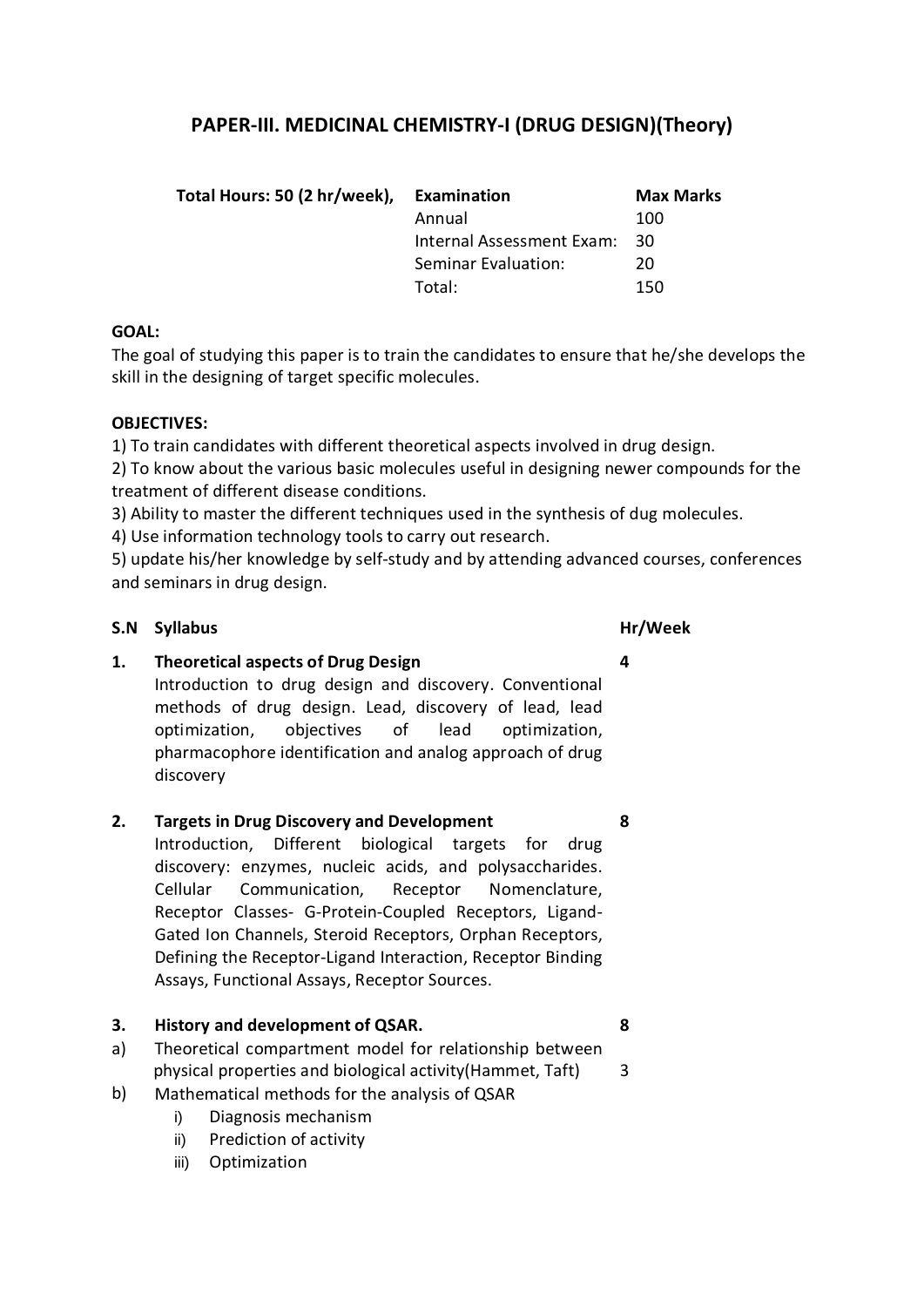- c) iv) Refinement of synthetic Targets Application of Hansh Analysis 3 1
- d) Application of Free-Wilson Analysis

#### **4. In-silico and Computer Aided Drug design**

Molecular Mechanics, force fields (Potential energy function), Energy Minimization Methods, Conformational Analysis. Concepts of Virtual Screening, Drug likeness, Screening-Counting Schemes, Functional Group Filters, Topological Drug Classification-Pharmacophore Point Filter-Focused Screening Libraries for Lead Identification, Pharmacophore Screening, Structure-Based Virtual Screening, Protein Structures, Computational Protein-Ligand Docking Techniques, Rigid Docking, Flexible or induced fit Docking, i*n silico* De Novo design.

#### **5. Designing and applications of Prodrugs**

Basic concept, Prodrugs of functional group, Prodrug design to improve Patient acceptability, Drug solubility, Drug absorption and distribution, site specific drug delivery, and sustained drug action. Rationale of prodrug design and practical consideration of prodrug design.

#### **6. Rational design of enzyme inhibitors**

- a) Enzyme inhibitors- Reversible, irreversible, Kcat inhibitors, transition state analogs and their application with respect to drug design.
- b) Enzyme inhibitors of ACE, leukotrienes Lipoxygenase, Cycloxygenase, Aromatase, Xanthine oxidase, Cytochrome P-450 Inhibitors, DHFR Inhibitors, and Gastric proton pump Inhibitors.
- c) HIV-Protease / Reverse Transcriptase, Integrase and DNA polymerase Inhibitors,
- **7. Recent advances in the development of Immuno modulators**

#### **8. Recombinant DNA technology**

- a) Introduction; New drugs from Recombinant DNA technology 1
- b) Protein engineering and site directed mutagenesis. 2
- c) Development of t-PA as a therapeutic agents Epitope mapping and Human growth hormone. 1
- d) Screening of recombinant DNA libraries and development of HIV-tat inhibitor. 1

### **10**

1

**8**

3

3

2

**2 5**

**5**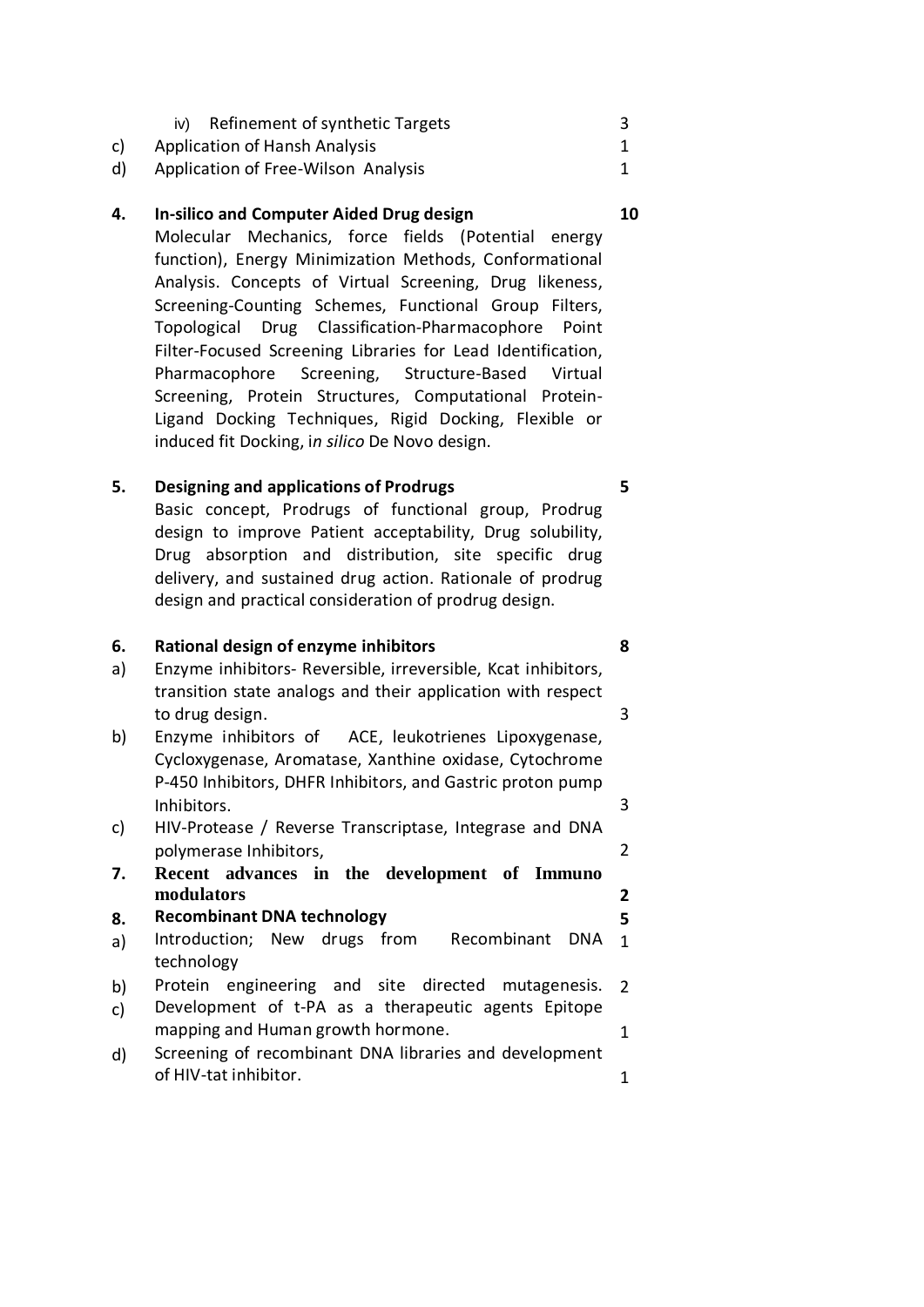# **PAPER-III. MEDICINAL CHEMISTRY-I (DRUG DESIGN)(Practical)**

| Total Hours: 150 (6 hr/week), | Examination                  | <b>Max Marks</b> |
|-------------------------------|------------------------------|------------------|
|                               | Annual                       | 100              |
|                               | Internal Assessment Exam:    | 30               |
|                               | Practical record Evaluation: | 20               |
|                               | Total:                       | 150              |

**Part 1: Synthesis of the following important medicinal compounds involving more than one step and characterization using TLC. M.P. and IR spectroscopy.** 

- 1. INH
- 2. Methaqualone
- 3. Saccharin Sodium
- 4. Dapsone
- 5. Phenytoin from Benzoin
- 6. Sulfanilamide
- 7. 2-Methyl Benzimidazole from OPDA (Phillips synthesis)
- 8. 2-Mercapto Benzimidazole/Benzimidazolyl-2-thiol
- 9. Antipyrine

### **Part 2:**

- 1. Determination of Partition coefficient by shake flask method (Diazepam,Pheytoin and Caffeine)
- 2. Determination of *pKa* value by potentiometric method (Phenobarbitone, Ibuprofen)
- 3. In vitro screening of medicinally important compounds for Anti-inflammatory, Antimicrobial and Antioxidant study.
- 4. In Silico QSAR based experiments (Three experiments)

### **TEACHING AND LEARNING ACTIVITIES**

### **Journal Club:**

Each student is required to present any two recent articles relevant to the Advanced Pharmaceutical chemistry from any of the journals in a year.

### **Seminars:**

Each student is required to give two seminars relevant to the subject in a year.

### **Field/ Industrial Visits:**

It is desirable to make to one visit to the relevant Laboratory / Industry in a year.

### **Conference / Meetings:**

Each student has to be encouraged to attend at least one relevant national conference. **Scheme of Practical Examination**

| SI. No | <b>Synopsis</b> | <b>Experiments</b> |       | Viva-voce | Total |
|--------|-----------------|--------------------|-------|-----------|-------|
|        |                 | Major              | Minor |           |       |
|        | חר              | 35                 | ر ے   | חר<br>ZU  | 100   |